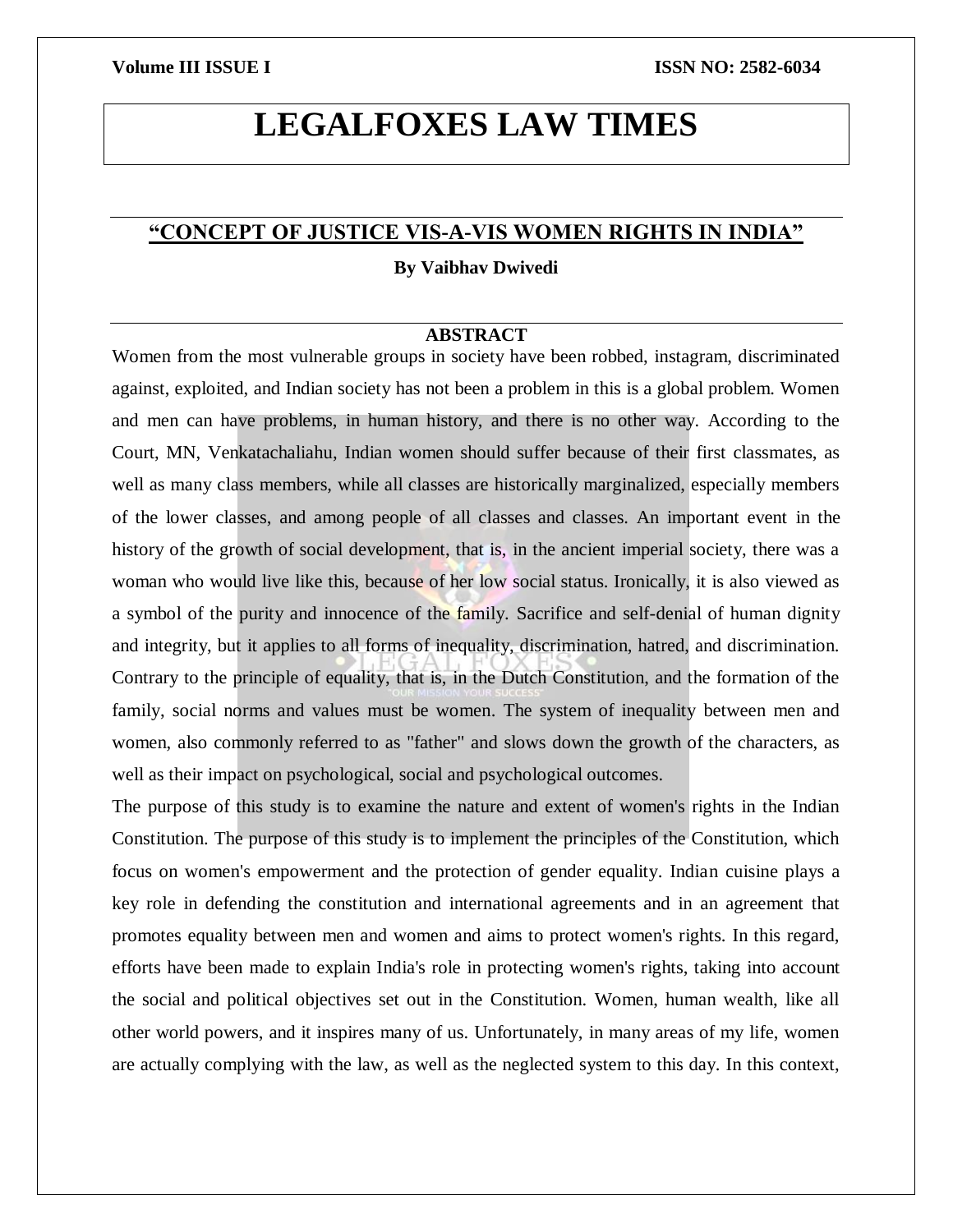the purpose of this study was to examine the Indian legal system for the protection of women's rights and the identification of the problems of Indian women.

### **INTRODUCTION**

 $\overline{a}$ 

Justice, in the broadest sense, is a system in which people get what they deserve in terms of what should be "right", and will be affected by a variety of subjects, with different perspectives and perspectives, including ideologies, ethics, education, religion and impartiality.

As a result, justice differs from culture. What were some of the original ideas of justice, developed by Greek philosophers, such as Plato, in his book The Republic, and Aristotle in the Nicomachean ethics? Many theories have changed over the centuries. Most of them seem to have worked, in order to ensure that the certificate will be stored in the cloud. In the 1600's, such philosophers as John Locke argued that justice is based on natural law. Towards the end of the contract, its performance is based on an acceptable agreement. In the 1800's, philosophers, such as John Stuart Mill, argued that justice had its place in the lives of most people. The balance of all ideas is to find out what needs to be shared, what your problem is, and what the right size is. The developers claim that justice can only be achieved within the framework of an equal partnership.<sup>1</sup>

The concept of restorative justice, argues that companies need to be regulated to ensure fairness. The closest approach to reconciliation, and sometimes referred to as the" restorative justice" is a legal system that meets the needs of the victims and the perpetrators.

## **THE PROMOTION OF WOMEN AND GENDER JUSTICE**

The issue of gender equality and the empowerment of women, it is a challenge for many countries and for many, many years to come. In addition to the formal elimination of institutional discrimination, " she said, as the war was based on the principle of their ignorance, which has not yet been resolved. Women continue to face multiple forms of violence and discrimination. In addition, the Head of the State, pointing out that it is not only in the making of decisions, it is necessary to focus on the concept of gender justice, but also to the concept of power, which undermines the very foundations of our society. There was a time when the women are weak,

<sup>1</sup> Dr. A.S. Altekar, The Position of Women in Hindu Civilisation, Motilal Banarsidass, 1983, pg 338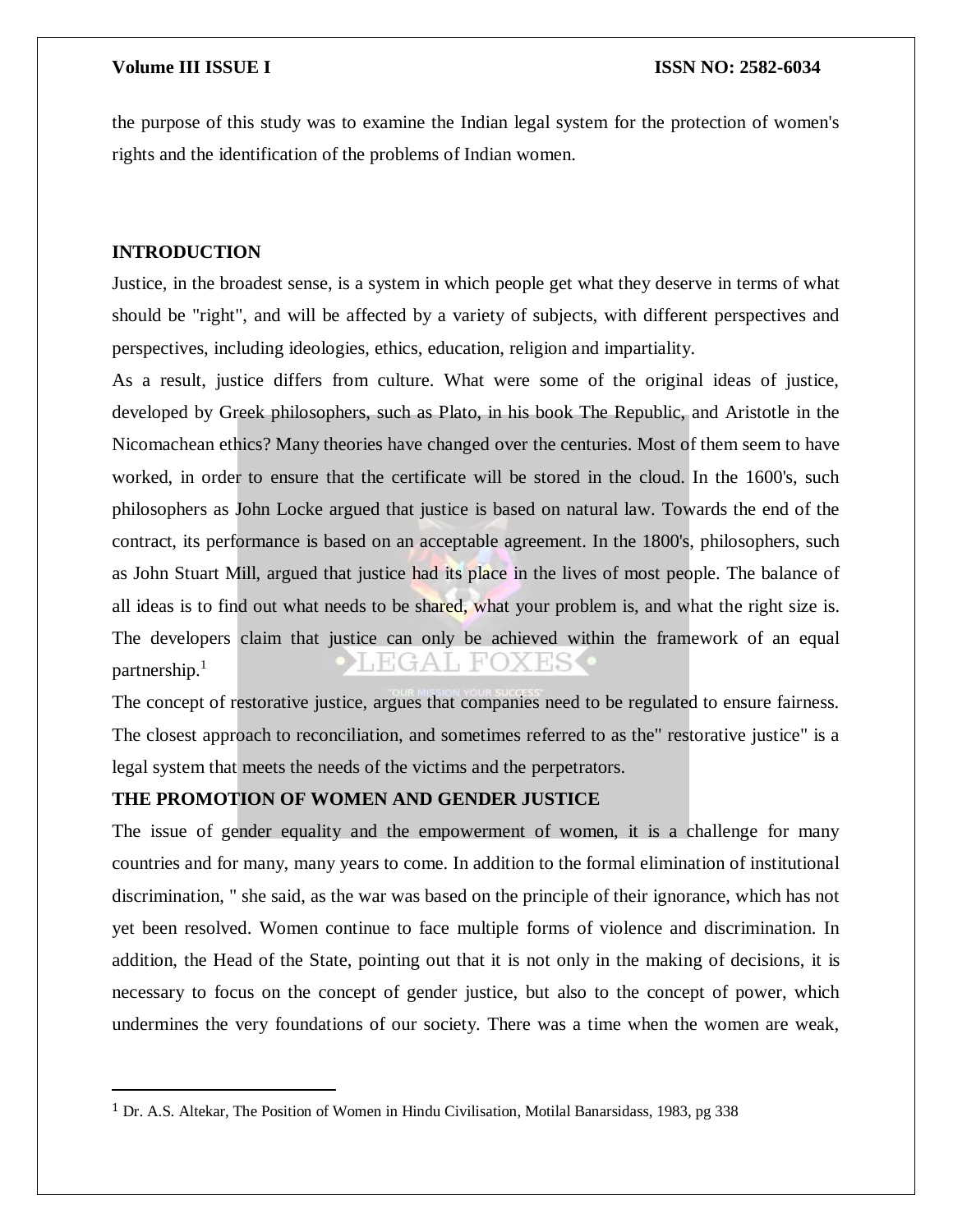$\overline{a}$ 

### **Volume III ISSUE I ISSN NO: 2582-6034**

strong, and real, and it works each and every day, and you'll need to do your best to achieve satisfactory results.Everyone has to be willing to fight for this idea and make it a reality.

"And where is the fight for women's rights, it is difficult to trace back his history, but it's safe to say that there are a lot of cases, the differences and conflicts of interest that need to be in order to fight for women's rights and equality. It was a struggle for the right to vote, and in 1792 Mary Wollstonecraft wrote in her book: "the protection of The rights of women, the so-called equality, and the gender of the oppressed animals. On the other hand, is to be with someone else, and for people with disabilities. March 18, 1869, Susan B. Anthony, and said: "Now, if you are a member, the girl, and, as he says," and you'll get the same salary for the same job."

The emphasis on the role of women, the Ralph Waldo Emerson was a famous American boy, who said that "the influence of a beautiful woman is one of the best tools that you can use to find you." Alex De Tocqueville wrote: "When I was asked to do this ... and with the wealth and power of the American people, we are united. I'll give you the answers to all these questions and will tell you about the women's on the spot."<sup>2</sup>

King Denning, in his book, " In The Proceedings of the Advisory also states that, as a woman, you need to sound as deep and sincere as a person. He had done his work, and it was a great honor for me to work independently and on my own. You have the right to move and live freely in any EU member state. If she is married, then she is a slave, but not as a lover. His goal is to play an important role in the life and work of the church, and he has become a very important part of the family. You can't live with no one else. No more than one or less. It's the same thing.

Lord Denning, in his book, "A Fair Trial," refers to a woman's need to feel a deep sense of belonging, or to such a person. I work in this field, and she has the same human rights. At the time of her marriage, she and her husband were friends and business partners. is very important in the field of health care, and its function has grown into a very important part of the family.You cannot do this without their help.Not more than a year, maybe less.It is the same.

At one point, UN Secretary-General Kofi Annan stated: "Gender equality is more than one goal. To achieve this, it is necessary to address the problem of poverty reduction, sustainable development and achievement. That is, to ensure that women's empowerment is at the forefront of all progress. social. "

<sup>2</sup> Pandharinath. H. Prabhu, Hindu Social Organisation, Popular Prakashan Bombay, 1979, pg 258.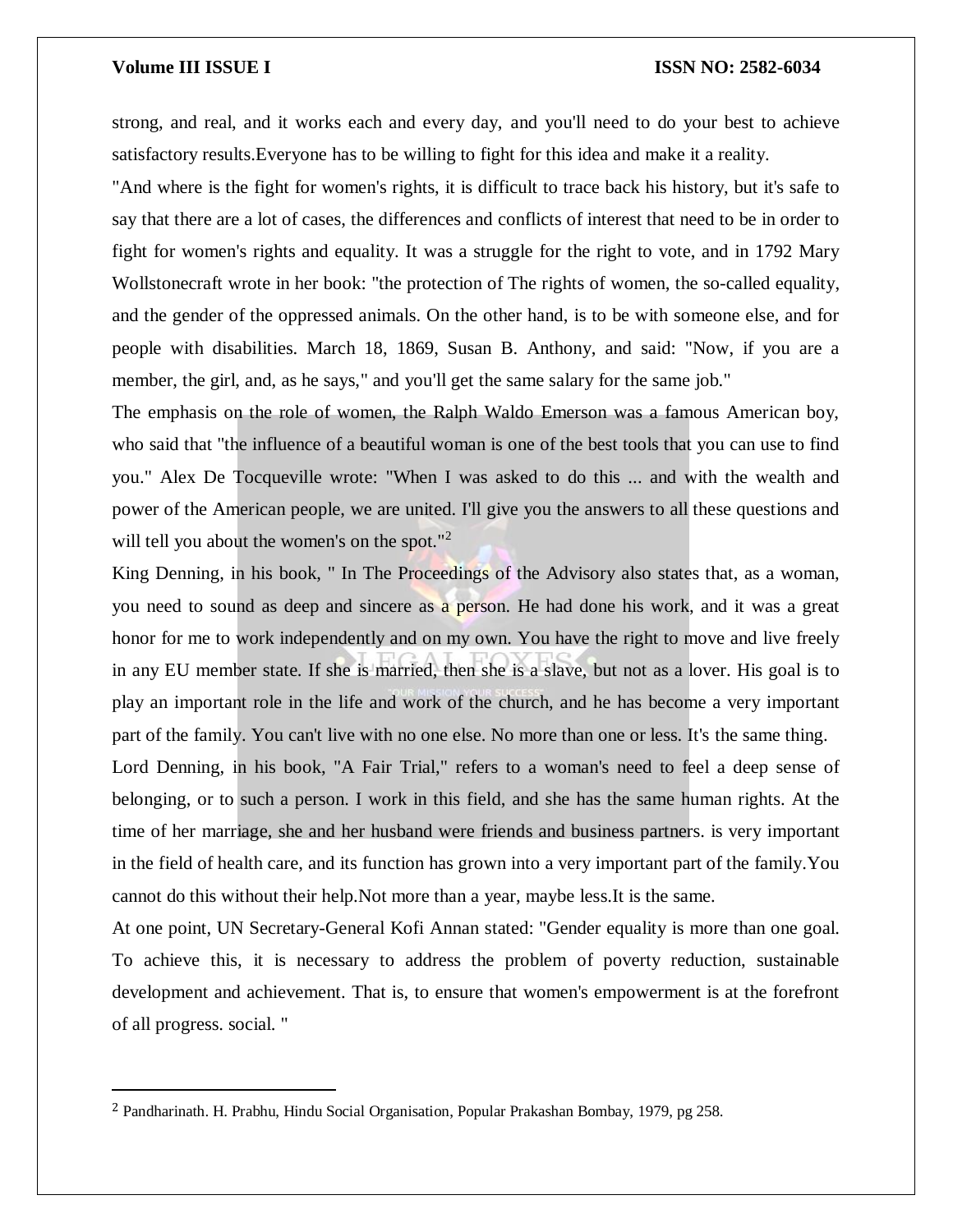The preamble of our Constitution states: "The key to the development of constitutional ideology, each of which can be seen in the application of the Law. Declaration of the rights and freedoms of the Indian people, and the protection of civil society. According to many politicians, and in all sectors of mental health, social, health and employment, the most important thing is to ensure the protection of the constitution, rights and dignity of women. Member, constitutional, legal and gender resources in this process.<sup>3</sup>

The Constitution of India, is not only based on equality of women's rights, but also proclaims that the State has the right to take any action that discriminates against women, where there are economic, educational and political problems. I would like to have a constitutional position on this matter:

(i) Equality before the law (article 14)

 $\overline{a}$ 

(ii) The State does not discriminate between citizens on the basis of religion, race, sexual orientation, age, sexual orientation, place of birth or any of these characteristics, see chapter 15, where  $(I)$ ).)

(iii) The government has issued a special statement on the situation of women and children (article 15 (3)).

(iii) if the policy provides equal access for men and women to adequate livelihoods (see Chapter 39); and equal pay for equal work for men and women (Section 39 (d)).

(C) the state is obliged to ensure the protection of employment and the rights of the man and the release of the pregnant woman (section 42)

(vi) that the State pays close attention to the educational and economic interests of victims in order to protect themselves from social injustice, and from other forms of technical expertise (Section 46).

(vii) to promote harmony and brotherhood among all Indians, and the level of sexual orientation of women (see section 51 (A) - (f)

(viii) at least one third (including the number of seats reserved for the bride's children, or the total number of data points) A specific selection of Panchayat passenger, women's and rear seats is available at various locations in Panchayat (article 243 D (3)) (x) A third of the total number of presidential addresses, for Panchayat at each level will be reserved for women (Article 243 of the Constitution; and (4) one-third of the total address for the President, Panchayat at all levels.

<sup>3</sup> S.T.Desai(ed), Mulla"s Principles of Hindu Law, Bombay: N.M.Tripathi (1994) (16thedn) pg 163- 169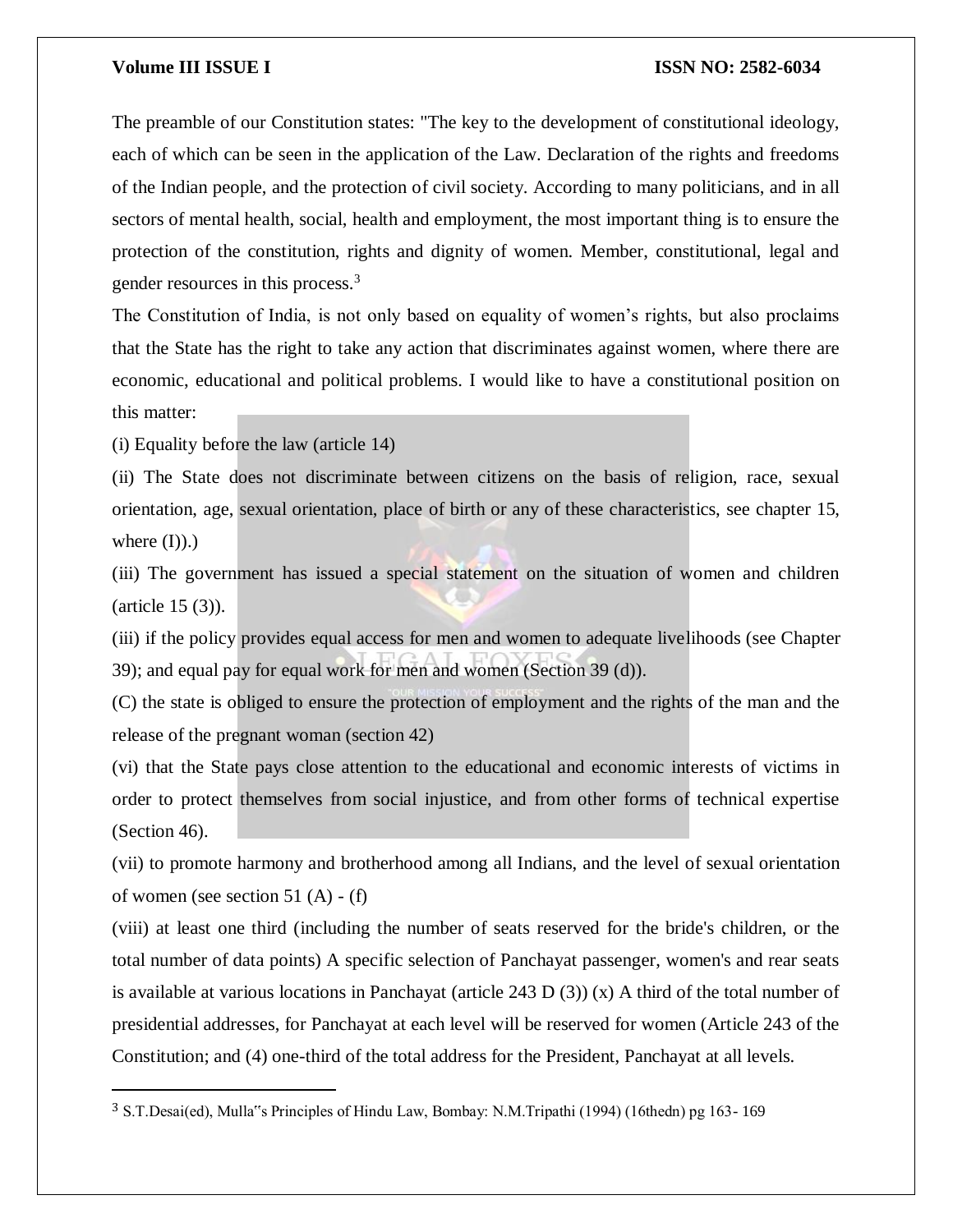(x) at least one third (including the number of seats reserved for organized women and the United Nations), the number of seats to be filled on instagram for all Women in local councils, and at other places designated by the local municipality Section 243 T (3))

(xi) a municipal planning meeting of the municipality and organized by men and women in such a way that the legislature can make official contributions (article 243 T (4)). Book Art Gallery 243 D (3) D (4), N (3) N (4) focuses on empowering women in the political process.

Other texts may also play a major role in women's liberation. Section 15 (3), gives you the power to make special arrangements for them. As a woman, a good spirit, is a matter of public interest and must be achieved through the conservation of strength and vitality of the race. This arrangement allows you to make some rules for women.<sup>4</sup>

Section 39 (a), the government must have a policy to ensure that citizens, men and women have an equal right to life. In accordance with Article 39 (d), the State will continue to have a policy of equal pay for equal work for men and women. This document will be based on the provisions of Articles 14 and 16, with the main objective of building welfare and coexistence in the Indian Union. For the purposes of this article, Parliament passed the "Equal Equality" Act of 1976, which allows for the equality of equal pay for men and women and prohibits discrimination on the basis of sexual orientation. In addition, under section 39 (e), it aims to protect the health and strength of workers, men and women alike.

And the most important and beneficial for the welfare and welfare of women, which must be enshrined in terms of Article 42 of the Constitution. It is important that member states regulate employment and working conditions, as well as the freedom of motherhood. Some of the laws, which served the purposes of this section, were the Compensation Act, 1923, and the Employee's State Insurance Act 1948, Minimum wages Act, 1948, the maternity benefit Act, 1961, the Premium and Fee Act (1965), and so on. . .

### **Consistency**

In his speech, in the Republic, Plato uses Socrates to oppose the justice, which contains the right and just heart of the Council. Justice is the right relationship, and the relationship between the conflicting personalities of a person, even if they are in the city. Plato's definition of justice, therefore, is that justice should be sold, done. A good man out of the good treasure of the heart bringeth forth good things: and an evil man out of the evil treasure bringeth forth evil things. and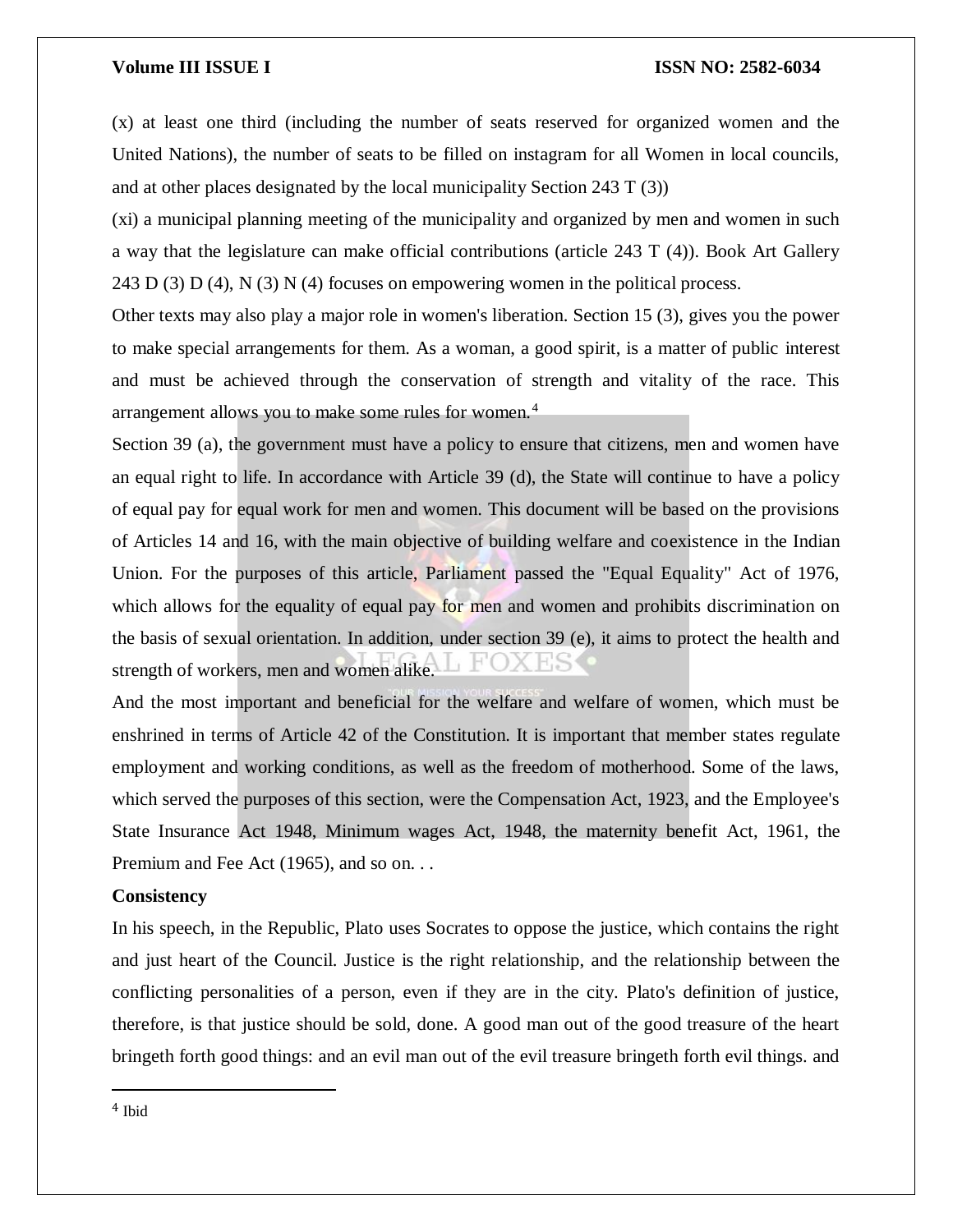an evil man out of the evil treasure bringeth forth evil things. This is true both individually and globally. The human soul is made up of three parts: the spirit, the soul, and the desire. The city is made up of three parts - Socrates uses car simulation to make his point that the car will work perfectly, because the power of the horses is controlled by the driver.<sup>5</sup> Philosophers, in one sense, philosophers should rule, because they are the only ones who know best. When a person is sick, they will go for treatment, rather than to the farmer, because the medicine is a doctor. Also, you need to have confidence in your city and the experts in this matter, the good news is, not only about politicians who are trying to gain power by giving people what they want to be, not what is best for them. Socrates' use of the image of a ship illustrates this point: one of the most unjust cities is like a ship at sea, surrounded by a powerful but drunken captain (ordinary people), a cunning group of advisers trying to be the captain of a ship (politicians), and social philosophy).

For Socrates, this is the only way to put it where it goes, and if the crowd behaves well.

# **The Divine Order**

Most of them seem to have worked, in order to ensure that the certificate will be kept online. Murder is bad and needs to be punished, for example, because God says so. Some doctrines say that God is famous for his relationship with mankind, while others say that God should listen to him because he wants to do what he says is right for everyone.

The instagram text about God and Plato can be found in his conversations at Euthyphro. This is often referred to as a problem, via Instagram, and then go something like this: "This is not a life, predestined by God, because it is morally right, well, as God has declared." and it is a measure, that, apart from God, what this means depends on the decision of the Gospel of Jesus Christ to men. The answer to one of the following statements is well known, by Immanuel Kant and C. S. Lewis, and it is fair to say that moral existence is the existence of God, and vice versa.

### **Natural law**

 $\overline{a}$ 

For those of you who want to make the impression that the legal system is part of natural law (e.g., John locke), and the justice system contains the human condition.

Fatigue, and uncertainty

Good situation, this is an indication of That being said, the Department of Justice is very committed - just a name for the games it has created for the people.

<sup>5</sup> Monmayee Basu, Hindu Women and Marriage Law, Oxford Publication, 2002, pg126.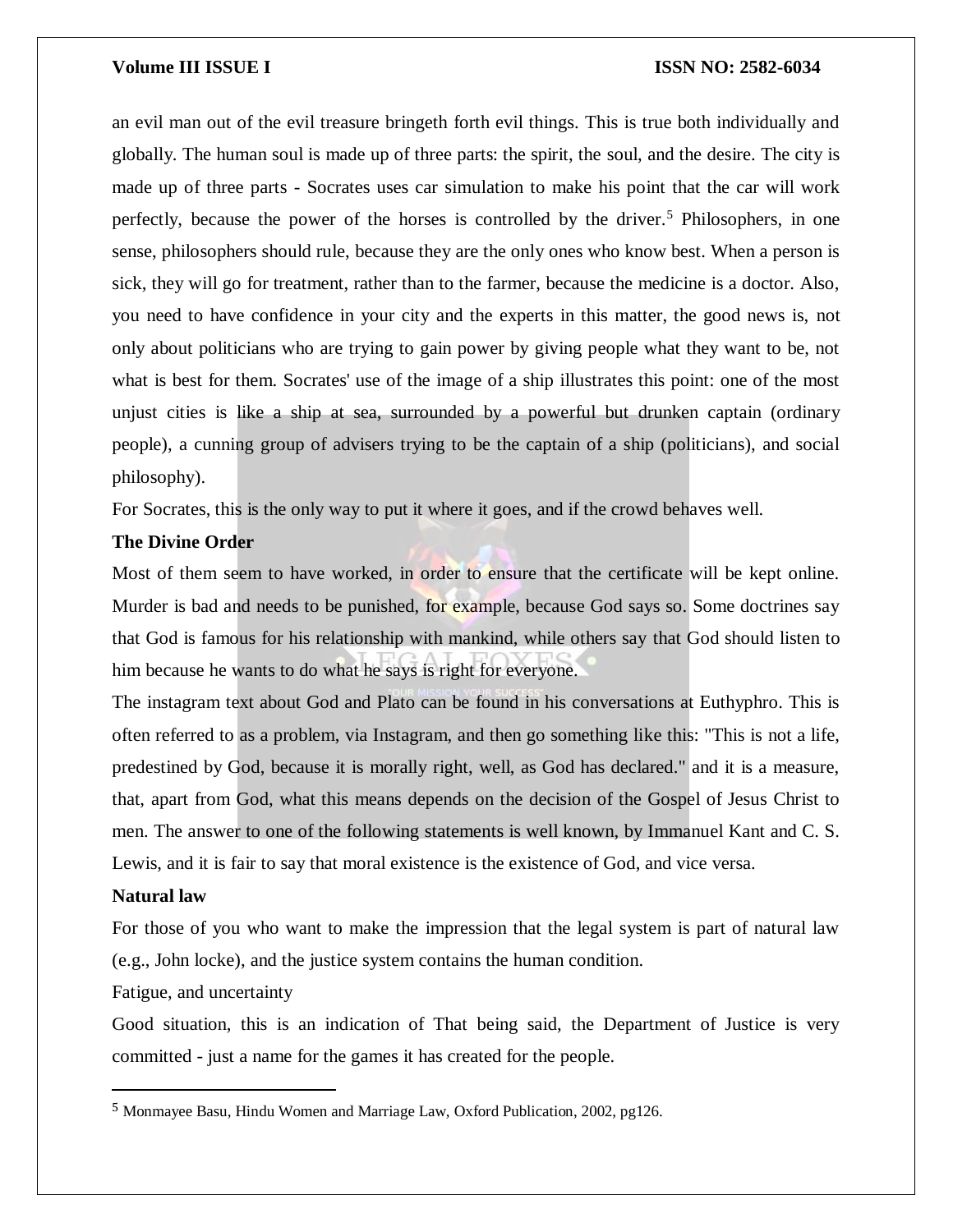### **Agreement between the two**

Proponents of social contracts, however, oppose the justice system, which is based on acceptable principles and conditions; or that, in most cases, it is a move, depending on what is right and wrong. This report will be discussed below in the "Truth and Justice" section, as indicated below. Conflict, however, means that equality belongs to all parties to the dispute (or, in some cases).<sup>6</sup> According to the authors, like John Stuart Mill, honesty is not as important as we think it is. Instead, based on the basic level, the level of fidelity and fidelity of the right, is the only one that provides the best results, usually measured at full cost of ownership, or the total value of all of the above. Therefore, it is legal, and the principles of justice, that is, those that give the best results are the ones that get the best results. With these recipes it can be fictional, or contractual; however, in reality, the results are real. In any case, these results are very important to you and impartiality is very important, because they are based on a low level. Mill tries to explain our false belief that justice is so important that it contradicts public sentiment: the desire for revenge on those who have hurt us, or alone, and our ability to respond to the right state of mind, the power of compassion. Therefore, when we see someone suffering, show him that we are what we are, by what we have done to him. They are the source of our sense of justice, and we should not diminish our confidence in them.

# **Any comments on the distribution of justice of**

The concept of capital allocation, it is necessary to answer three questions:

1. What assets should be shared? Wealth, power, fame, opportunity, or a combination of these.

2. Should these companies be divided? Men (dead, alive and happy, his emotional creatures, as members of the same society, and nation?

3. What is the right separation? Is it honest, accurate, and fair about human rights and nonviolence?

The allocation of large sums of money and ideas, in general, will not be able to answer any questions about who has the right to set certain distribution options. "On the other hand, it should be based on each graph, that is, the results are correct, the level of contact or activity (i.e. unauthorized transactions.)<sup>7</sup>

<sup>6</sup> A.K. Bakshi, Women"s Right to Property, pg 30, Dacca, 1939.

<sup>7</sup> Kulwant Gill, Hindu Women"s Right to Property in India, Deep & Deep Publications (1986), pg 105-107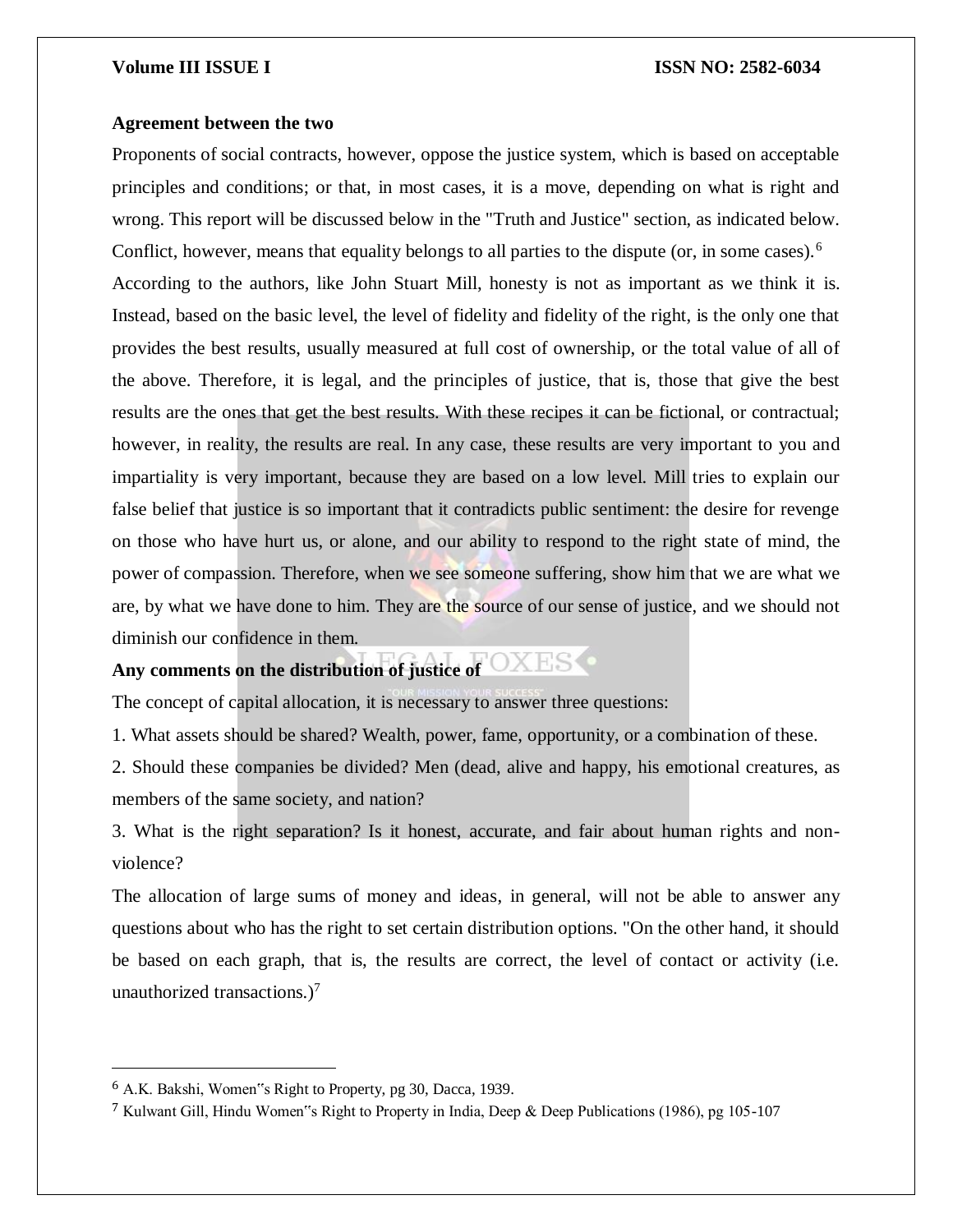The story will focus on some of the most popular ideas about justice, fertility, and their efforts to answer these questions.

# **Social justice**

Social Justice: This should be done in order to have a proper relationship between people and society, and in many cases, it will determine how the protection of rights, opportunities and resources will be shared individually. Social justice is associated with a social organization, especially the freedom that individuals and families can enjoy within the framework of society. Social justice is different from cosmopolitanism because all people belong to a shared society. Social equality differs from equality, which means that all people are equal in terms of status, value, or rights, as notions of social justice do not require equality at all. For example, social scientist George S. Homans suggested that the reason for this idea was the capital, and that everyone should be equally rewarded for their role. "Economist Friedrich Hayek argued that the concept of social justice is not important, and that justice is the result of people's behavior and unpredictable market forces.

# **Justice**

 $\overline{a}$ 

In his book Theory of Justice, John Rawls used the issue of civil contract to show that justice, especially justice, is a means of self-justification: the purpose of the distribution of property. Rawls asks us to reflect on what happens behind the veil of ignorance, namely to go to a deeper level of knowledge, ownership, social status, morality, wealth, skills, and life plans, and to ask what justice we have chosen to do for our society when the veil is removed. We do not know who we are, and we cannot make a decision that will benefit us. This decision is taken without knowing the modeling justice system, because you will be in a state of self-centeredness. Rawls says that each of us should be a doctrine of justice, which means we need to increase the welfare of the form.

Everyone has the right to equal access to public service in his country. This right may not be invoked in the case of prosecutions genuinely arising from non-political crimes or from acts contrary to the purposes and principles of the United Nations.<sup>8</sup>

Social and economic inequalities must be addressed temporarily

● the great advantage of the most developed countries, in terms of prices, cost savings, and guaranteed access

<sup>8</sup> .P. Jain, Outlines of Indian Legal History, Wadhwa & Company Law Publishers, 2001, p 641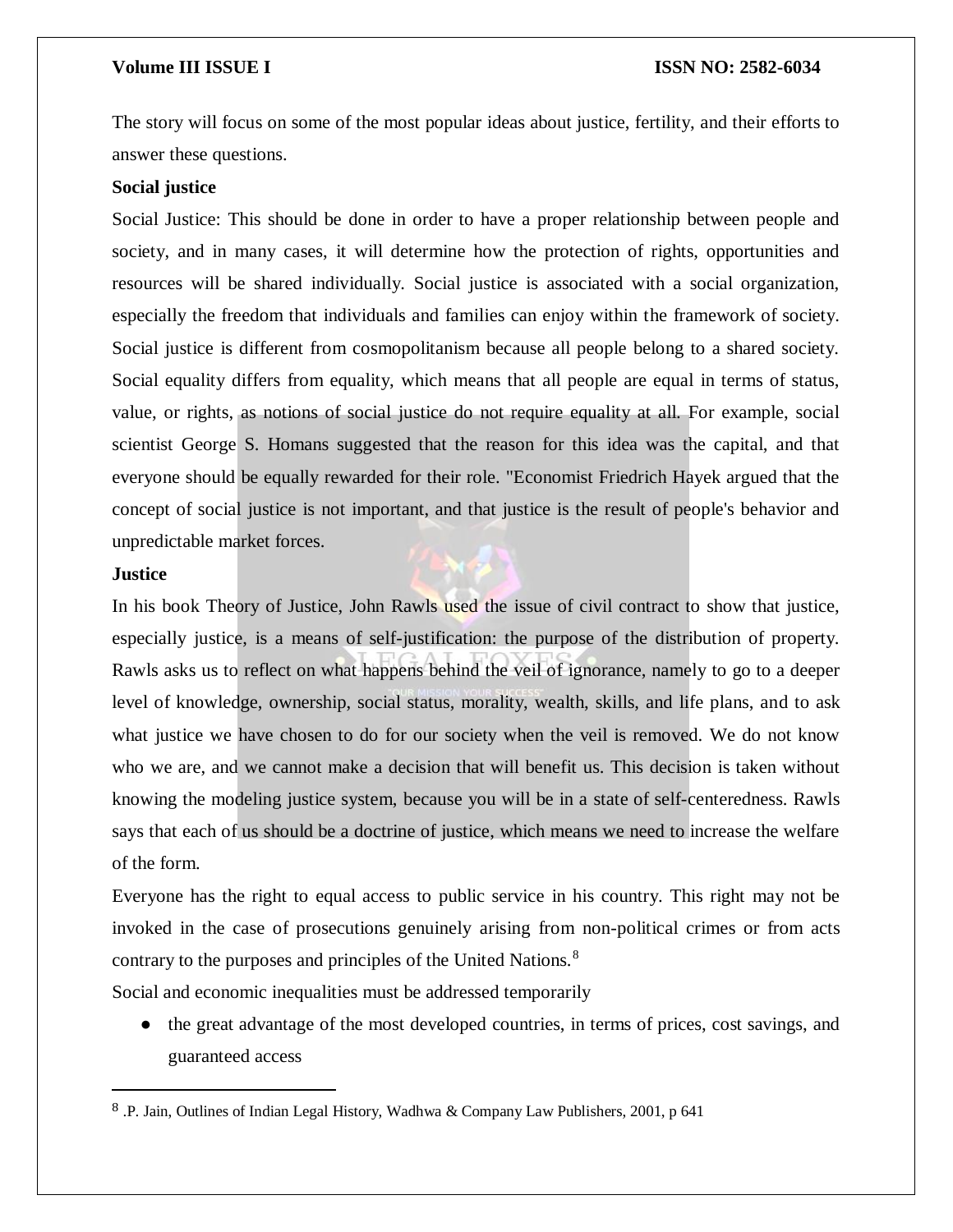● with this response, and with an open mind to anyone, and that can change at the same time and in the same way.

It is in this area of thinking that you choose, how the laws apply, the principles of justice, and that we are in the process of making the right decision. In Rawls' view, a distinction is made between the two types of assets: (1) for the purpose of freedom, and (2) social and economic benefits associated with wealth, income and power, and, in the case of equitable distribution of all members of society (1) equality; and the worst part (2).

In the sense that they do not agree with the idea of sharing, it can be said that everyone should get what they deserve. Opinions differ on their understanding of the meaning of "worthy." The main difference between the views, that is, the foundations of the rule of law should and should be respected by all, hence the equality of beliefs held in the administration of justice, and the notion that, the foundation of justice, does not mean, for example, they work hard, therefore, one. Depending on the merit, it is good, especially for wealth and social status, each allocation, which is often understood as a combination of talent and hard work. Based on needs-based ideas, goods, especially goods such as food, shelter, and medical care must be available to meet their basic needs. There is a theory, based on needs, short and clear, expressed in Marx's motto "from each one according to his ability, each according to his ability." In terms of donation, it is actually a theory, and is well positioned to be in line with the unit's contribution to the benefit of the general public.<sup>9</sup>

### **Details**

 $\overline{\phantom{a}}$ 

In Anarchy, State, and Utopia, Robert, Logic, said the service, as a whole, is not a matter of absolute decay in the proper sense, but of a person's right to a proper record. It is common for a person to have many rights, especially patents, if, and only when published, their history has two types of events:

It's easy to buy, especially if you're dealing with any unnecessary things; and

\* Just before the transfer, that is, without cost, income or other contract, but not a crime (e.g. power or fraud).

<sup>9</sup> Poonam Pradhan Saxena, Succession Laws & Gender Justice in Redefining Family Law in India , Archana Parasar, Amit Dhanda (ed), Routledge, New Delhi, 2008)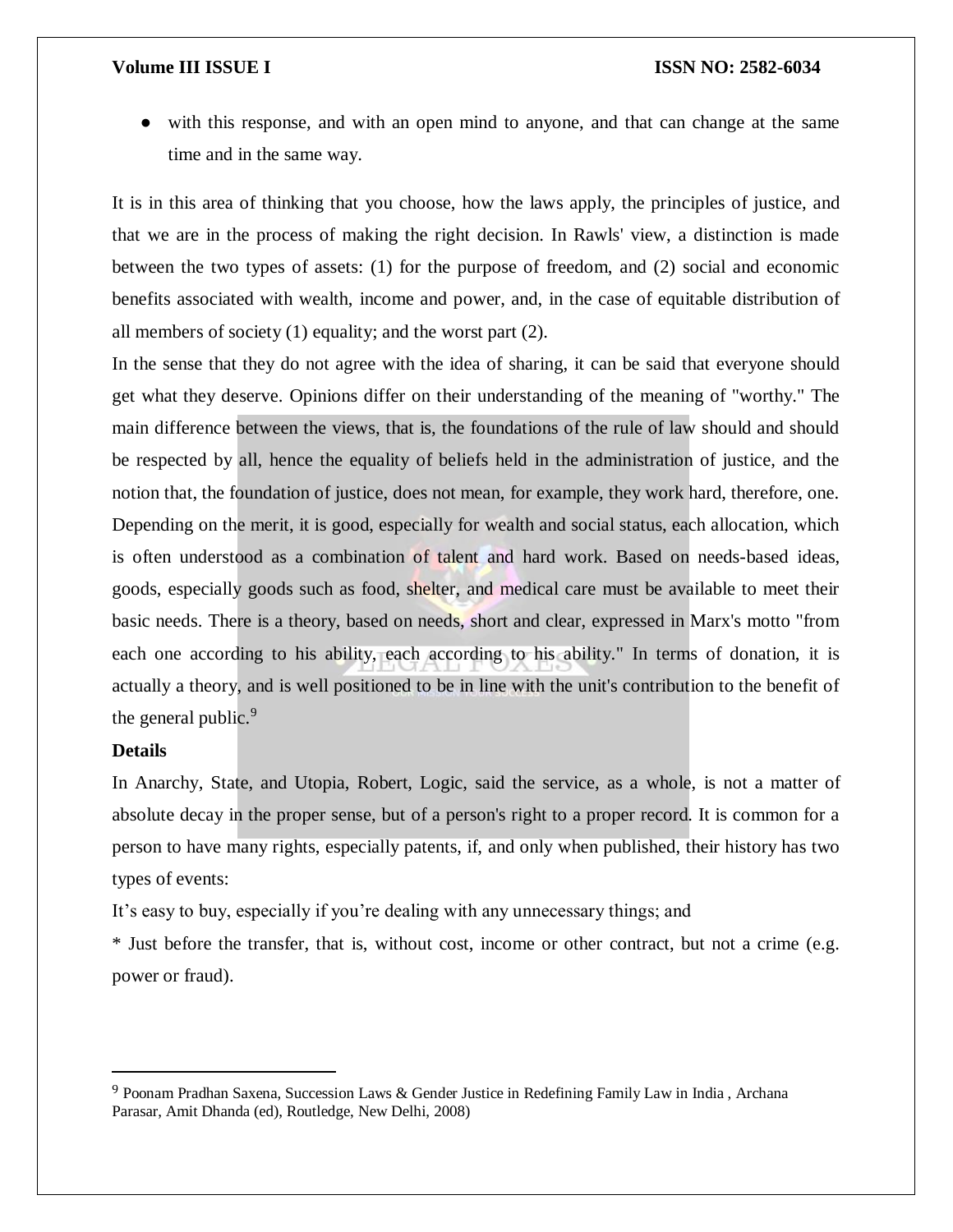When a series of events that lead to a person's mind about something meets this standard, and they have a right to do that to do that, well, and to someone else what they look like or not, it doesn't matter.

On the basis of the concept of equality, redistribution, and Logic states that in all attempts to redistribute property, in an orderly manner, without the written consent of the owners, theft. Mostly, tax evasion.

Other property rights theorists (such as Logic of Application for postal justice, as well as local justice, also contribute to the increase in wealth in the economic system Explain that voluntary practice (voluntary) always has a place called Pareto to work.It is better and better, and no one will be there It has been said that when goods are promoted, the value of Pareto's trade in the world, and the reduction of Pareto's incomplete trade in the world (that is, trade when one grows and becomes worse, resources are available in the world today, and should be made without taking anything from anyone.

# **How to increase your well-being**

In terms of trade, private investment is needed to promote the overall or intermediate well-being of all relevant sectors. It may be necessary to make some contributions for the benefit of others, for in the welfare of all, nothing is regarded as a neutral group. While living in it parents are often referred to as the level of support of organizational activities, or globally, indiscriminately, and indirectly, if so, related to rights, property, or needs, or other non-commercial means. This, in turn, can have a detrimental effect on their quality of life.<sup>10</sup>

- 1. Why are you punishing?
- 2. Who should be punished?
- 3. What punishment should he receive?

This chapter discusses two of the most important aspects of criminal justice, and their answers to these questions. The ideas used, expect future consequences of punishment, while criminal ideas look back on some administrative action, and in an attempt to compensate for their just punishment.

# **My parents are still alive**

 $\overline{\phantom{a}}$ 

<sup>10</sup> Maitrayee Mukhopadhyay, Legally Dispossessed: Gender, Identity and the process of Law, Calcutta : Stree, 1998, p 99.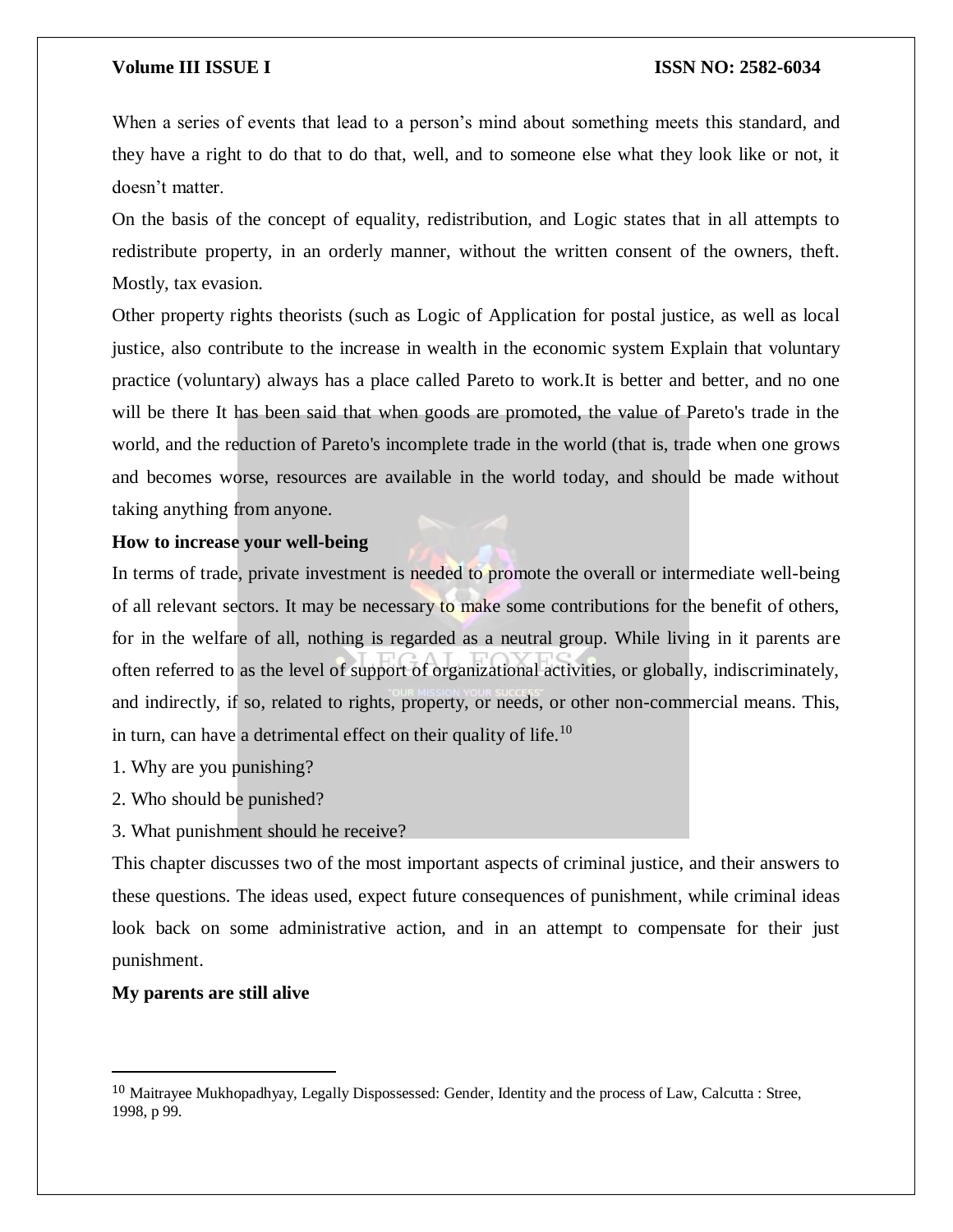In commercial terms, private investment is needed to promote the overall or intermediate wellbeing of all relevant sectors. Punishment fights crime in three ways:

1. Prevention goal. The real threat of punishment, can force people to make decisions, make well-thought-out threats to force people to make decisions that increase well-being. This is in line with many powerful, accurate ideas of just a sentence: what everyone needs to be in equality with crime.

2. Illness. This sentence can appear as "bad man", "better". A tool, whatever it is, a "bad person" is someone who can lead to negative consequences (such as grief). This way, while the parents are still alive, you can pay a life-changing fine, so that they are less likely to lead to bad things.

3. Safety / Disability Status. Perhaps there are people who do not hope for the worst. If so, bind them in order to improve their well-being, which has resulted in them being able to do evil and, therefore, in the protection of society.

Therefore, this is the reason why the penalty for increasing the welfare of the penalty is foreign, no matter where, in any size and size, it is not necessary to achieve this goal. This can sometimes allow for the punishment of innocent people, or their punishment in a different way, which can have a significant impact, often, perhaps, on the release of many North American suspects on live TV, which could be a practical barrier to shoplifting, for example). It is also thought that the penalty may be unfair, depending on the actual consequences.<sup>11</sup>

# **Revenge**

A retributivist may think that consequentialism is false. When someone does something wrong, we need to respond to the punishment for the best act, no matter what the consequences of the events you bring. The case will need to be amended or rectified, which means the offender must be punished. He says everyone is guilty of it, and only guilty people deserve to be punished. This goes hand in hand with the instagram post and therefore the appropriate punishment, which should be in line with the criminal situation, and what it meant to be alone, with the criminal. However, it is sometimes called revenge only by revenge. There is, however, a difference between revenge and revenge: the first is impartial, and there is a moral standard, and the last is personal, and power is not limited.

# **Restorative justice**

<sup>11</sup> Kusum, Towards Gender-Just Property Laws, Journal of Indian Law Institute, vol. 47, 2005, p. 98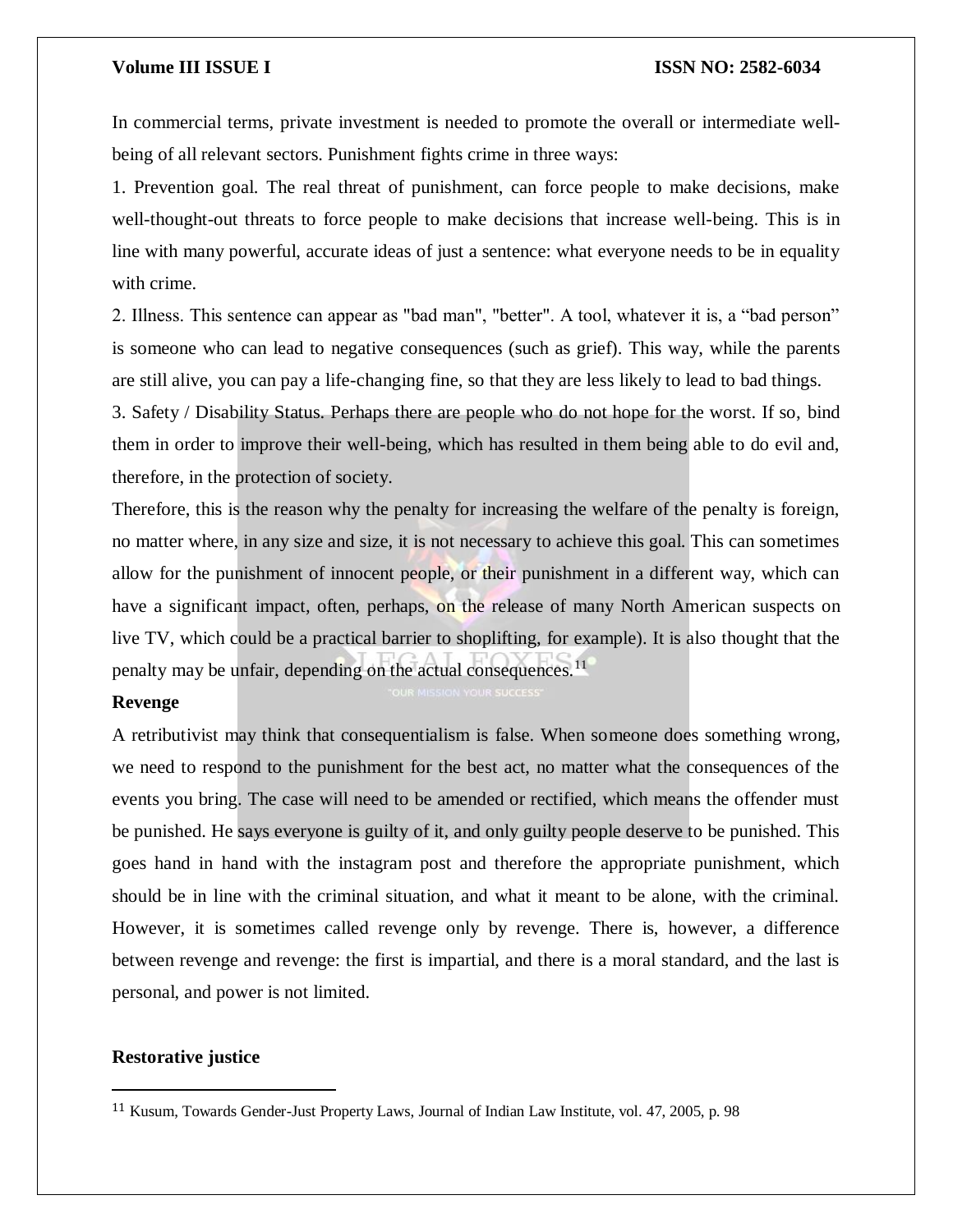Sustainable justice (sometimes called "restorative justice") is a form of justice that focuses on the needs of prosecutors and perpetrators, rather than talking about incomprehensible things, rights, or punishing the perpetrator. Victims play an active role in the process, while criminals invite you to take action against them, to cover up the damage they have caused by apologizing, recovering stolen money, or helping the community to do so. "According to the teaching of the police, they are convinced that crime, crime, and crime against individuals or communities, not the State.

## **Mixed ideas**

Some modern philosophers have suggested that commercial and economic considerations are incompatible. For example, Andrew von Hirsch, 1976

# **Ideas**

### **Introduction**

They will tell you that "Western, Western philosophy, political science, and ethics:" is not in a sad state, but the question is, "What is justice?" Many modern theories of fairness, impartiality, and most importantly: John Rawls states that "justice, from the beginning, is a good public policy, because the truth is, it is simply a matter of making fair decisions." These methods provide a few examples of injustice, such as the challenges that must be met in order to achieve a sense of justice. However, many post-World War II approaches are approaching, a way to open dialogue between the two groups. Justice can be seen as a unique combination of kindness, compassion, understanding, mercy, generosity, or empathy, even though the lines are often seen as equal. Honesty is the essence of all good qualities, and that is one thing. Naturally, justice is often associated with the idea of predestination, that is, from the east, or provided by God, that is, a life associated with the cosmic system.<sup>12</sup>

### **Equality, equality, non-discrimination, historical and cultural names.**

### Equality

 $\overline{\phantom{a}}$ 

Politically, however, there is a traditional collection of traditional elements of freedom and equality. Many modern theories of justice will emphasize the concept of equality, including Rawls' view of justice. For Ronald Dworkin, the difficult notion of gender equality is an

<sup>&</sup>lt;sup>12</sup> 174th Report on —Property Rights of Women: Proposed Reforms under the Hindu Lawl, under the Chairmanship of B. P. Jeevan Reddy vide D.O.No. 6(3)(59) / 99-LC(LS), dated 5th May,2000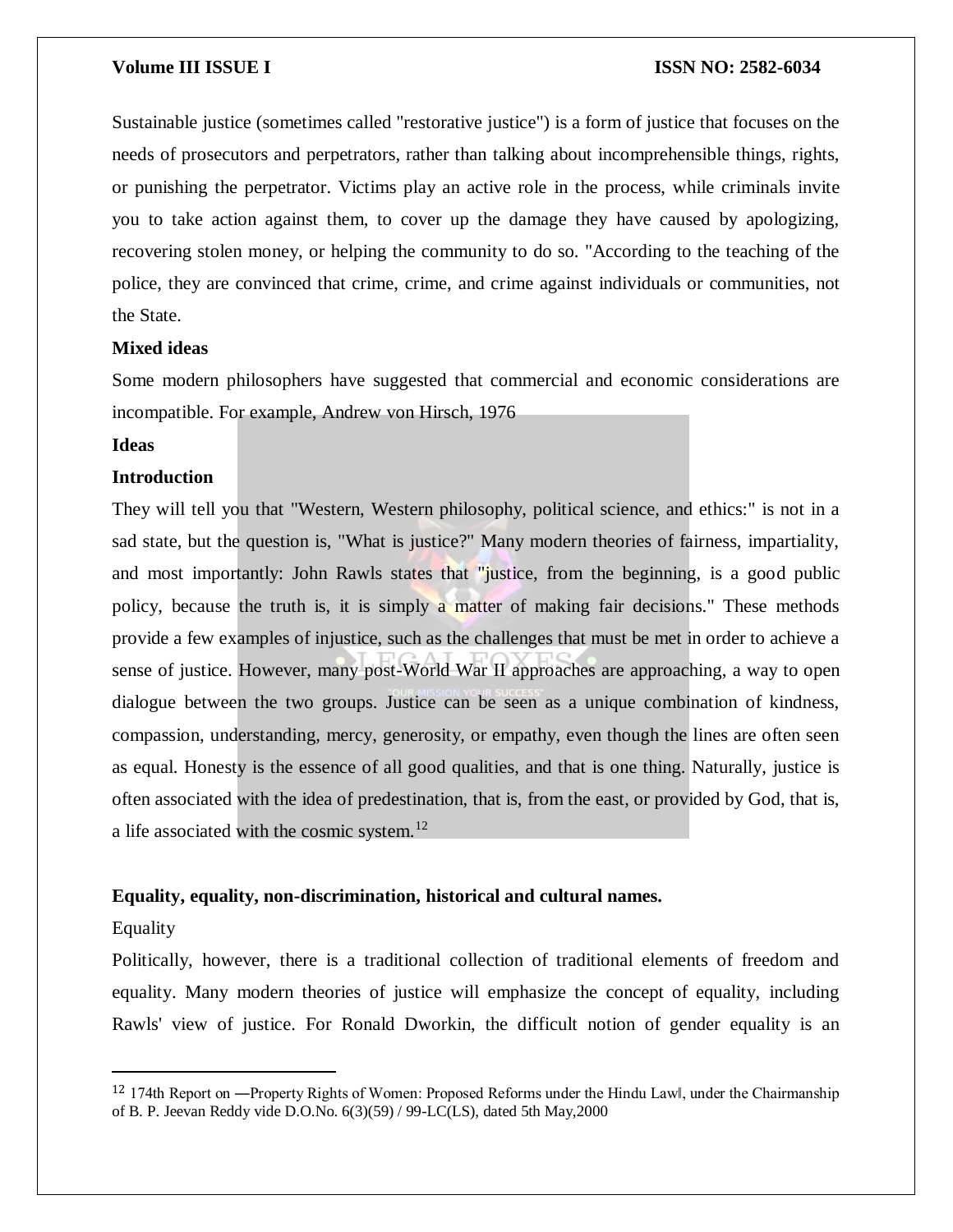independent feature of American politics. Dvorkin, leads to the question of whether the community has a right to help those in need. Problems can be caused by selected time, astrology, fortune-telling, and money for future generations, as well as the distribution of medicines, that is, they are also very important.

### **Equality before the law**

The law raises important and complex issues of justice, equality and equality. An old saying goes: "Everyone is equal before the law." The concept of equality before the law is called legal equality. Criticizing this view, author Anatole France stated in 1894, "In the broader sense of the word, the law does not allow for that, rich or poor people, people sleeping under bridges, gathering on the streets, and stealing bread and bread."<sup>13</sup>

# **Capital review**

 $\overline{\phantom{a}}$ 

Research in the field of human relations, with a strong focus on personal relationships and how that relationship can be established and maintained. Usually, this is done to hunt down the person so that he or she can better understand the relationship he or she should be in. From a political point of view, they will be directed to the social security system. According to Rawls, the status of assets, liabilities, and equitable distribution of goods, equals the benefits of the poor and needy in society. However, the distribution system, as well as the various distribution systems, does not focus directly on power relations within and between groups. They say you are not in the meeting, but also in the various decision-making bodies, such as the culture of segregation of workers and the formation of social definitions. Even the Rawls' basic trust may not be called to be controlled. Iris Marion Young argues that companies, on the basis of accounting systems that do not have the proper means to ensure political, justice, and therefore, will not comply with the law. The young, with whom he was in a position to tell the court, however, Iris Marion Young, and the political representation in the European group that focuses on the individual and on the ethical aspects of the justice system. We talked about the ethical issues, and said that the plant wants to be an admin, and the controllers and the actions taken are based on the smart, independent, and ethical organisation, and to the person or entity has control, rights, and responsibilities. The policy emphasises that, in the context of the rule of law, human nature,

<sup>&</sup>lt;sup>13</sup> The Law Commission of India, Report No. 204 titled Proposal to Amend the Hindu Succession Act, 1956 as amended by Act 39 of 2005; submitted on 5th February, 2008, p13. 94 Ibid, p16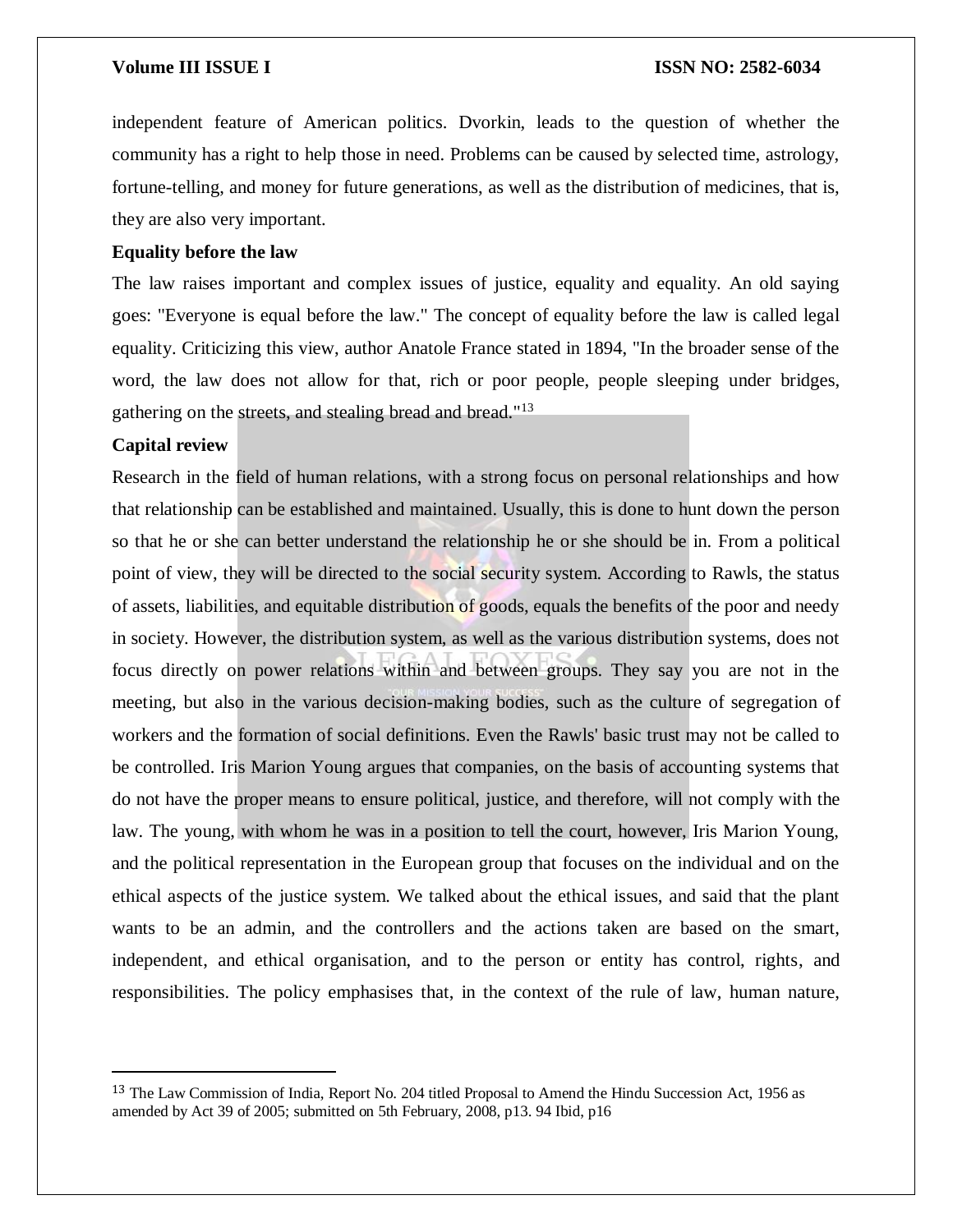freedom, and the traditional values of freedom and equality, as well as the concept of diversity and tolerance.

# **- Old School**

Equality before the law is one of the most fundamental rules of both the old and the new freedoms of individuals. Liberty, equality before the law, not equality of results. In the old way, and svoboda, is in conflict with the party's nomination, and for the protection of the rights of man, as well as for the violation of individual rights. In addition, a person shall have the right to act in accordance with one of the most fundamental concepts in the area of freedom, the past and the new one. In the pages of 'freedom', and an Englishman, born to a religious, political scientist, philosopher, and theologian, Isaiah Berlin, and the liberation of france and the liberation of the theory of human freedom and the existence of the ideas of the free, the freedom from interference by the government. And, when it does happen, it is also unfair to the idea of freedom, which John Stewart Mills, 'the adoption of the rules of the destruction:" The only thing a person can do, individually and collectively, is the undermining of freedom."<sup>14</sup>

# **Religious and spiritual issues**

# **The Righteousness of Abraham**

Jews, Christians, and Muslims traditionally believe that justice is more important, and that is the reason and love to rule, just as justice is actually going on, and supported by God. In the Bible, or in the organizations, which adhere to the Law of moses, for example, and they will be able to be carried out, so that the people of Israel to fulfill the requirements of God, and in compliance with the requirements of relevant standards.

In the Hebrew Bible, in which God heard the voice of the Patriarch Abraham, and said, "No, but I went with him to the command of his sons, and upon his house, and in the way of the Lord, and that he was doing well and doing good" (Genesis 18: 19, NRSV). The Psalmist describes God as a justice, and in righteousness, and in judgment, and strength" (Psalm 89: 14, NRSV). <sup>15</sup>

In the New Testament, " God is not God, and that Jesus is the Christ, the only God, in the use of the argument ".

# **CONCLUSIONS**

<sup>14</sup> Bina Agarwal, A Field of One's Own: Gender and Land Rights in South Asia. Cambridge University Press, 1994

<sup>15</sup> P.Chowdhry , Gender Discrimination in Land Ownership, Sage Publications, 2009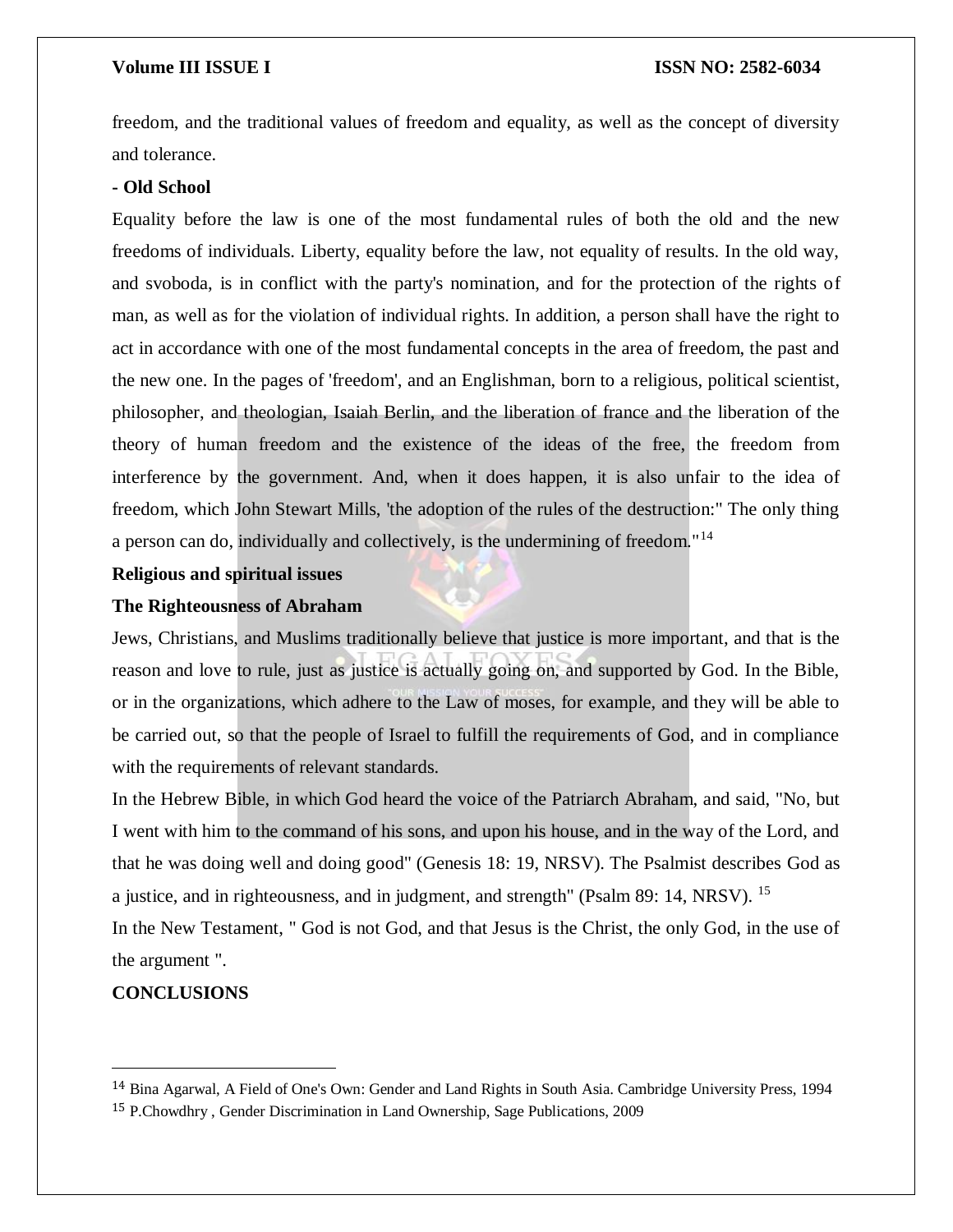Thus, on the basis of the above information, we can conclude that, from the very moment of creation, the purpose of the activity is associated with the emergence of the idea that it is developing at a rapid pace. This is an area that can be reached by taking a series of actions by the european Parliament, as well as a special base.

However, in spite of all that has been done and it will have an impact on the design concept of the rule of law, which have been analyzed in the context of India, it cannot be said that it is used in the strict sense of the word. Often, there are cases in which the application of the law in the public interest, and in the creation of this law, as it is done in accordance with their own ideas about what is right and wrong, and it is in conformity with the opinion which they have to support.

# **REFERENCES**

Agnes, Flavia, The Anti-Rape Campaign: The Struggle and the Setback', in Chhaya Datar, ed., The Struggle Against Violence (Calcutta: Stree, 1993), pp. 99-150.

Agnes, Flavia, Women's Movement within a Secular Framework: Redefining the Agenda', Economic and Political Weekly, May 7,1994, pp. 1123- 1128.

Bald, Suresht Renjen, 'From Satyartha Prakash to Manushi: An Overview of the Women's Movement' in India', in Dilip K. Basu and Richard Sisson, eds., Social and Economic Development in India (New Delhi: Sage, 1986), pp. 194-214.

Barry, Brian, A Treatise on Social Justice, Vol 2: Justice as Impartiality (Oxford: Clarandon Press, 1995).

Cavarero, Adriana, 'Equality and Sexual Difference: Amnesia in Political Thought', in Gisela Bock and Susan James, eds., Beyond Equality and Difference (London: Routledge, 1992), pp 32- 47.

Chakravarti, Uma, 'Conceptualising Brahmanical Patriarchy in Early India: Gender, Caste, Class and State', in Economic and Political Weekly, April 3, 1993, pp. 579-585.

Dhanda, Meena, 'Representation for Women: Should Feminists Support Quotas?', Economic and Political Weekly, August 12, 2000, pp. 2969-2975.

Dietz, Mary, 'Citizenship with a Feminist Face: The Problem with Maternal Thinking', Political Theory, Vol. 13, No. 1, February 1985, pp. 19-37.

Evans, Judith, Feminist Theory Today (London: Sage, 1996).

Everett, Jana Matson, Women and Social Change in India (New Delhi: Heritage, 1985)